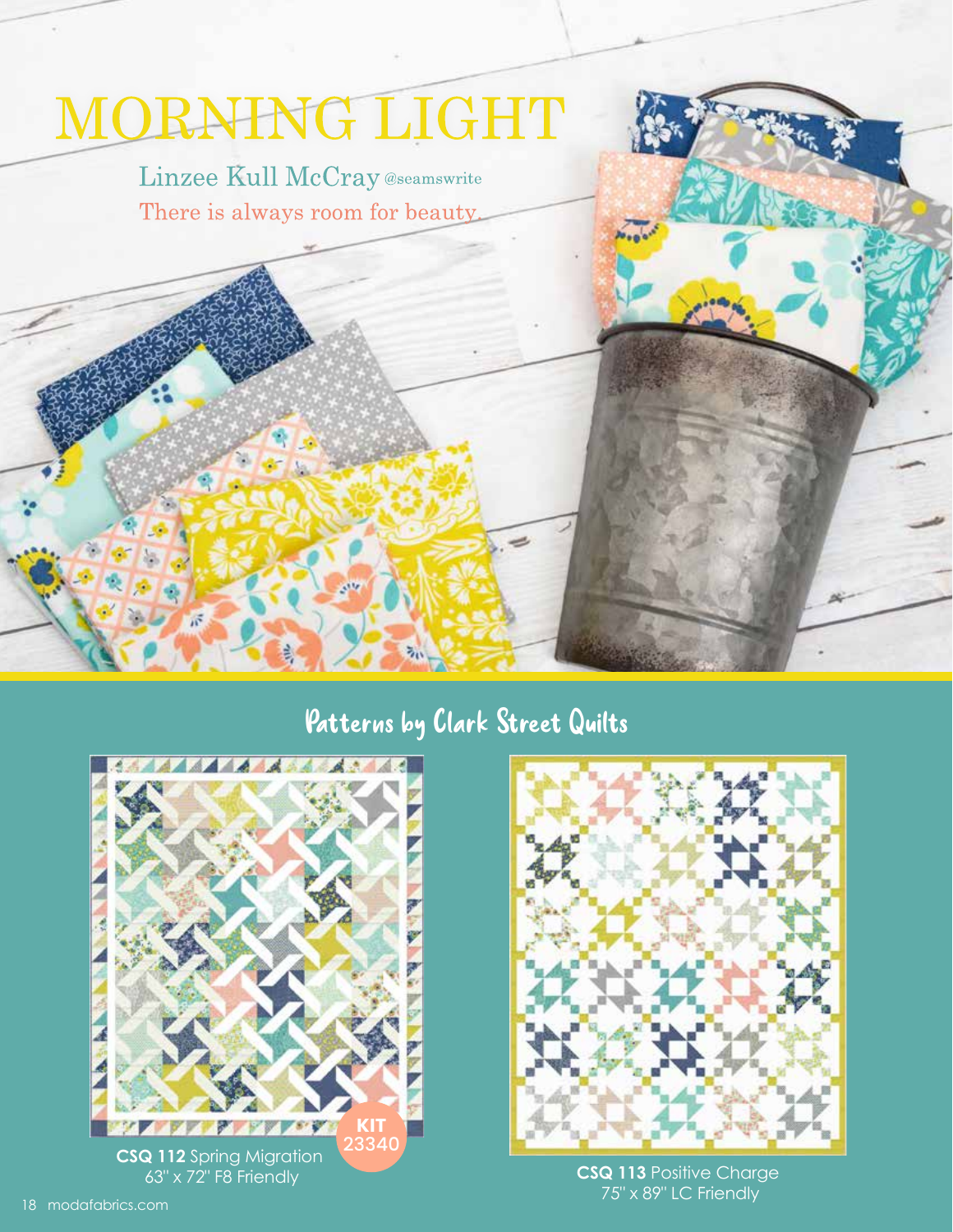#### **JANUARY DELIVERY** OCLa FABRICS + SUPPLIES

In the heat of midsummer, I love to wake early and get out into the garden at dawn. I gather gardening gloves and a trowel and amble across the lawn as the morning dew dampens my shoes and makes spiderwebs sparkle. I'm there to pull weeds, but I also pause to sip my coffee, listen as the stillness is punctuated by bird calls, and glimpse the light through the rustling leaves.

Whether it's glancing up as the rising sun silhouettes the massive walnut trees or looking down to discover ants parading along the flagstones in a tidy line, these early mornings give me time to think and to breathe. Morning Light brings those moments to mind, when the world is quiet and the garden reminds us there is beauty every day.

- Linzee



#### **CAC 115** Knick Knacks 76" x 76"

# **WS 35** Skylark 69" x 81" **Crabtree Arts Collective Wendy Sheppard [Click Here To Shop](https://my.modafabrics.com/shop/s/Linzee_Kull_McCray/Morning_Light/) This Collection!**

**CAC 122** Stairway to the Stars 54" x 66"

**WS 41** Tea Cats 74" x 74" LC Friendly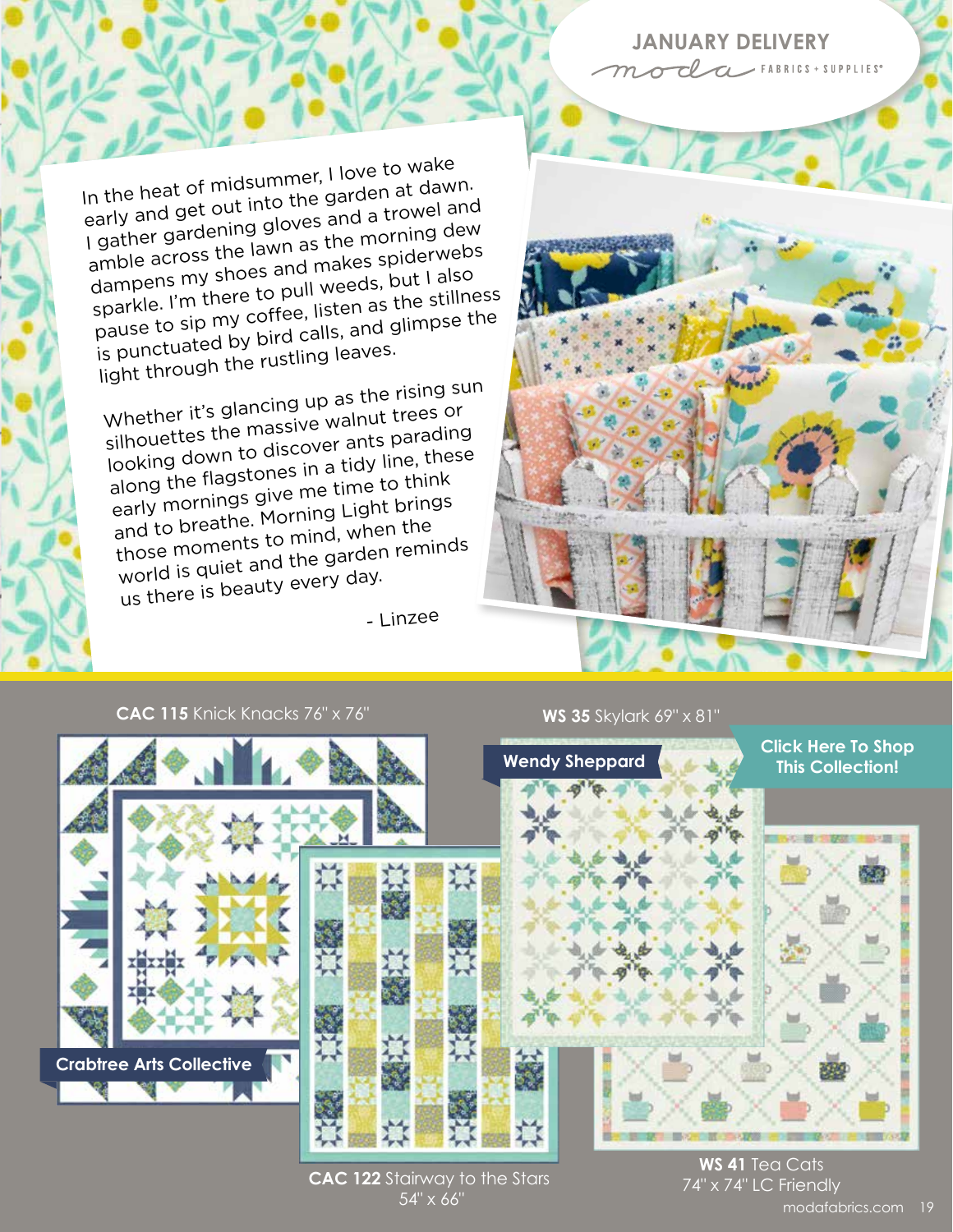## MORNING LIGHT Linzee Kull McCray @seamswrite